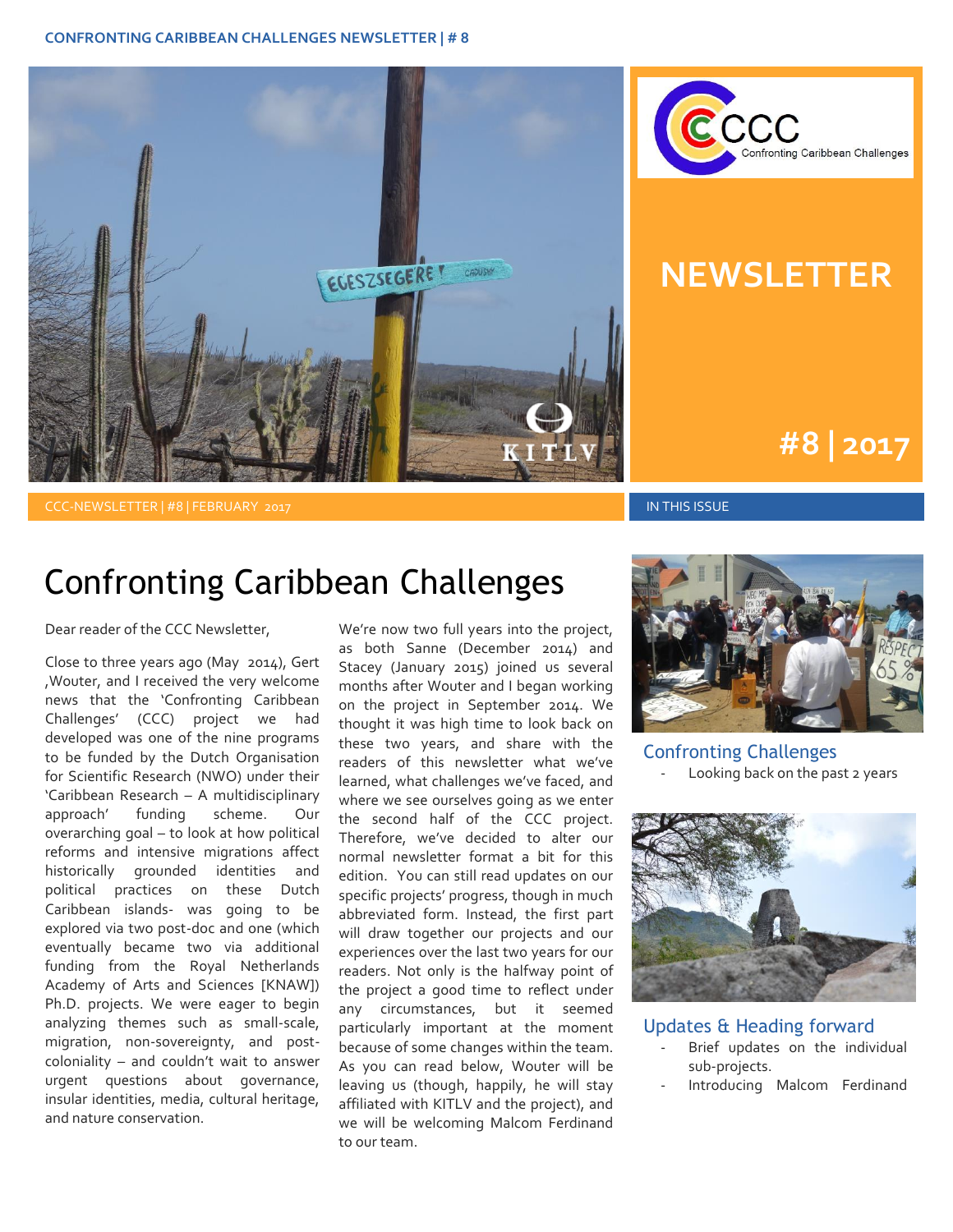### Confronting Challenges

In retrospect, it was entirely apt that we called our project 'Confronting Caribbean Challenges'. When we came up with the title, we were playing with alliteration, paying homage to Creedence Clearwater Revival, and referring to the intellectual challenges inherent in working on our respective topics. Two years into the research, one of the hallmarks of all our individual experiences, as well as of the project as a whole, has been the challenges we've faced, personally, professionally, and intellectually.

Due to the NWO's regulations for this grant, our project had to be based in The Netherlands, and, therefore, all of us are, ourselves, based here. This has meant, in turn, that all of us have spent significant amounts of time away from our family and friends while we're doing our research on the islands. Now, of course, it's hardly a great penance to have to spend time in the Caribbean, particularly during the Dutch winter! And we've largely been welcomed warmly by individuals and organizations on all six of the former Netherlands Antilles. Still yet, the weeks or months away from home can be lonely, put a strain on relationships, and lead to us feeling an 'inbetweeness' in our lives.

This very feeling of being between multiple worlds has challenged us to think about our own personal position within our research. Stacey put it succinctly when she said that "I have become increasingly aware of my own person within the work I am doing, the way in which it is being carried out, the ideas and knowledge I acquire, and the way in which all of this is being received by the community." This is a feeling that resonates with my own experience. As an American doing research on Saba, St. Eustatius, and St. Maarten, I have largely escaped the 'taint' of being personally associated with the legacies of Dutch colonialism. Nevertheless, I have been understandably asked how I think I can, or even if I should, write the history of the people of these islands – a question with which I still struggle. Wouter has, perhaps, been the one of us who has had to do the most reflecting on his own position.

He wrote that,

One aspect of the research that I underestimated is the effect of my own position as a Dutch white male conducting research in the Dutch Caribbean islands, particularly in this context of non-sovereignty. As a political scientist trained in empirical analysis, I never paid much attention to my own identity and positionality in relation to my academic work.

Beyond our individual positions in relationship to our own research, we've all had to confront the challenge of the ambiguity and, sometimes, outright controversy, associated with the CCC project, specifically, and the NWO's method of setting up its Caribbean research funding, in general. We've received mixed reactions from local academics, politicians, and citizens on the islands, but also from within the Dutch academic establishment. Defining ourselves in relation to our individual sub-projects, the

CCC project, as a whole, and the various stakeholders was, and continues to be, a challenge, personally and professionally.

This overlap between professional and personal challenges is something we've all seen as we've dealt with getting our research projects off the ground. For Stacey and Sanne, as, indeed, for almost all people working on their Ph.D.s, one of their biggest issues has been to create innovative, yet feasible, research plans in their highly diffuse, interdisciplinary fields of, respectively, nature conservation and cultural heritage, and media/journalism studies. This challenge has been exacerbated by the fact that they are not working within a team with much or any expertise in these fields. Happily, though, they've both gotten lots of help from experts at [Leiden University,](https://www.universiteitleiden.nl/en) particularly [Professor Jaap de Jong,](https://www.universiteitleiden.nl/en/staffmembers/1/jaap-de-jong) Professo[r Gerard Persoon,](https://www.universiteitleiden.nl/en/staffmembers/gerard-persoon) an[d Dr. Henk Staats.](https://www.universiteitleiden.nl/en/staffmembers/henk-staats)

Wouter and I have also had to deal with coming up with workable research plans due to the sheer, sometimes overwhelming, amount of information out there which we need to sift through. This isn't a bad problem to have! But it can form a challenge in terms of making sure we stay focused on our specific research projects and don't drown in all the data. As post-docs, we've also been faced with the harsh realities of the Dutch academic job market, and have been challenged by the fact that we've had to simultaneously look for permanent employment, continue to apply for grants to continue our research, and give our time, attention, energy, and passion to the CCC project. No easy balancing act. This is affects Gert, as well. He's had to continue to apply for funding for not only Caribbean research, but also for the KITLV, as a whole, while also juggling his jobs as Director of the KITLV, Professor of Caribbean History at Leiden University, Head of [Leiden Global,](http://www.leidenglobal.org/) and project leader to not only the CCC project, but also a major project o[n Indonesian decolonization.](http://www.kitlv.nl/research-projects-dutch-military-operations-in-indonesia/)

Up to this point, you all reading this text might think it's all been difficult. While there certainly have been difficulties for all of us along the way, after two years of working on the CCC project, it is safe to say that these were challenges in the best sense of the term: not just as a euphemism for 'difficulty' but, as the *Cambridge English Dictionary* defines it, "the situation of being faced with something that needs great mental or physical effort in order to be done successfully and therefore tests a person's ability." We've certainly been tested, but have all learned, grown, and continue to be interested in, and excited by, our research. Moreover, with a few minor exceptions, we've been able to form wonderful relationships with the people of the islands, who have generously shared of their knowledge, expertise, and time, something for which we are all very grateful.

As you've read in the previous CCC newsletters, we've managed to attend and present at lots of conferences, publish in a large number of journals, including articles that are interdisciplinary, and engage in all sorts of positive outreach efforts, both on the islands, and in the European Netherlands. Moreover, we've worked incredibly well as a team. Interdisciplinarity is talked about all the time. In fact, it's the new buzz word in academia. But actually achieving it is another thing entirely. I dare say that our CCC team **has** achieved it. We're still firmly entrenched in, and committed to, our individual disciplines, but we've learned a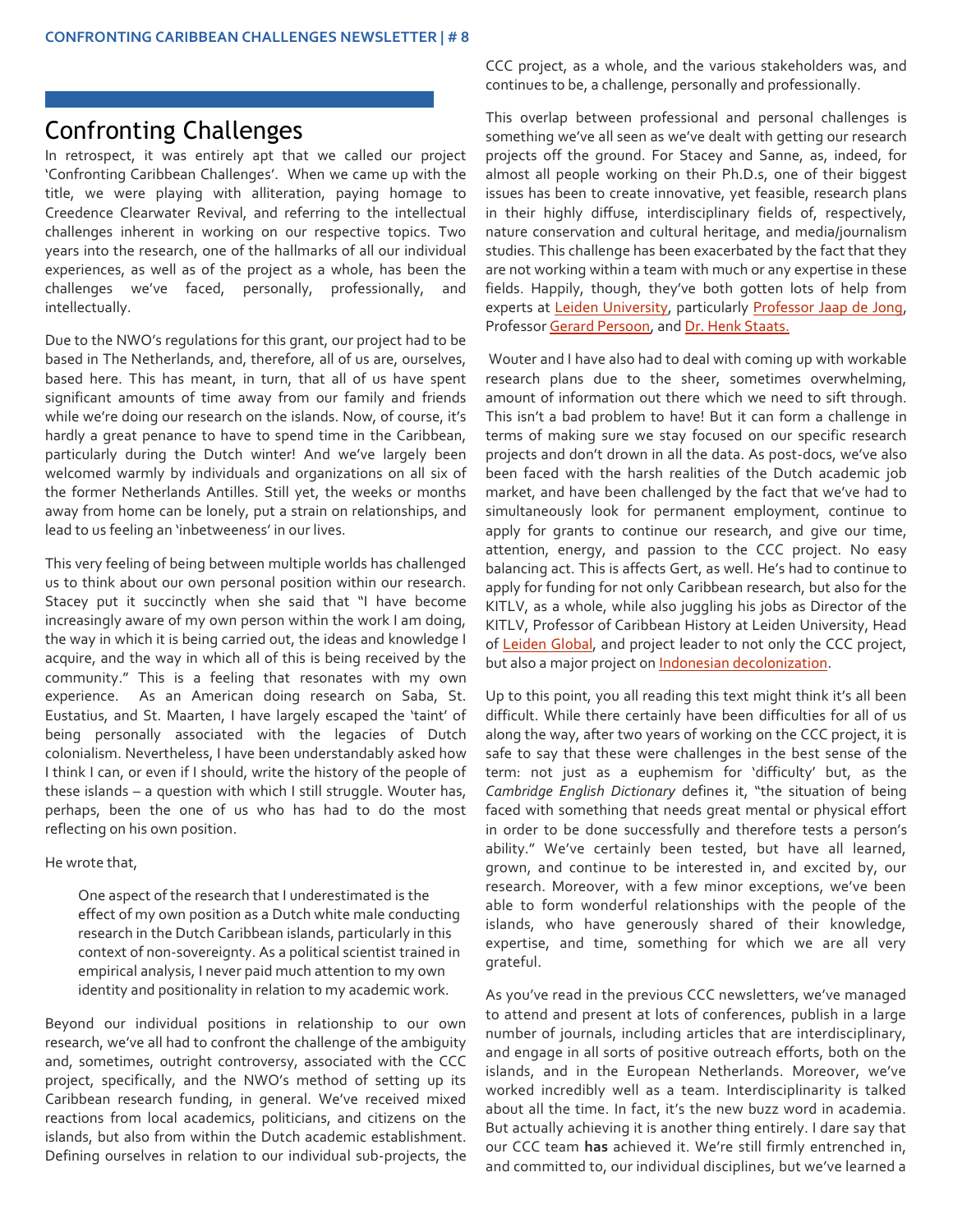great deal from each other, and have pushed ourselves not only as individuals, but as scholars and researchers, by our encounter with each other.

Another success has been Wouter's [Veni](http://www.kitlv.nl/things-get-personal-explaining-political-stability-small-states/) grant on political stability in small states. Although this means that he will officially be leaving the project to work for the [Political Science Institute](https://www.universiteitleiden.nl/en/social-behavioural-sciences/political-science) at Leiden University, he will stay around the KITLV two days a week as he embarks on his new project, which will include Suriname, one of the areas of expertise of the KITLV. Malcom Ferdinand will take over the comparative aspect of Wouter's research by comparing and contrasting the Dutch Antilles with other smallscale, non-sovereign territories in the Caribbean, as well as other parts of the world. Change is part of the process, and sometimes painful, though rarely a bad thing. Wouter will be missed, but we're thrilled to have Malcom join us.

And on that note, let's briefly fill you all in on our individual projects since our last newsletter.

#### Updates

**[Sanne](http://www.kitlv.nl/researchers-rotmeijer/)** attended the conference Constructed|Constructive [Journalism](http://www.vub.ac.be/en/events/2016/constructed-constructive-journalism) in Brussels, and presented a paper entitled, "Small Islands, Big Impact: Constructive Journalism Practices in St. Maarten and Curaçao." Sanne's been busy. In addition to this conference, she also attended the RMeS (Research School for Media Studies) [Winter school/Graduate Symposium 2017](http://www.rmes.nl/rmes-winterschool-graduate-symposium-2016-17/) (in mid-January) where she explored questions such as: 'Is there such thing as an academic activist?', while reflecting on journalism practices in the Caribbean. As if this weren't enough, she has started co-lecturing in the pre-master program 'News and Identity in the Caribbean' at the [Journalism and New Media](http://en.mastersinleiden.nl/programmes/journalistiek-en-nieuwe-media/nl/introduction)  [Department,](http://en.mastersinleiden.nl/programmes/journalistiek-en-nieuwe-media/nl/introduction) Leiden University. Working together with students, she will analyze news articles in light of the institutional and socio-historical contexts of St. Maarten and Curaçao.

**[Stacey](http://www.kitlv.nl/researchers-macdonald/)** has been busy analyzing the data she's compiled from her survey (again, many thanks to all those who participated in the survey, and/or who helped spread the word about it), and is also determining the ways in which she can best delve into her qualitative (interview) data. But Stacey hasn't just been behind her desk working with SPSS and other programs. She's presented her preliminary findings at the ASPO [\(Associatie van Sociaal](http://www.sociale-psychologie.nl/)  [Psychologische Onderzoekers \[Association of Social Psychology](http://www.sociale-psychologie.nl/)  [Researchers](http://www.sociale-psychologie.nl/)]) conference. This won't be the only conference she'll present at, however. She's actively applying for other conferences, writing up the results from her data analysis, and has been a regular attendee at various graduate school courses, at which she exchanges ideas about her fieldwork, methodologies, and directions for future research.

**[Wouter](http://www.kitlv.nl/researchers-veenendaal/)** has closed out the last few months within the CCC project by working on two articles in which he presents the data that he has assembled over the past two years. One of these articles is co-authored with Gert, and compares the results of the recent CCC survey with an earlier survey that Gert conducted in

1998 (published in ['Ki Sorto di Reino'](https://www.jstor.org/stable/41849891)). This article analyzes the benefits and downsides of non-sovereignty as they are perceived and evaluated by the inhabitants of the Dutch Caribbean islands.

The second article that Wouter has been working on processes the results of his field research and in-depth interviews on the islands of Bonaire, Saba, and St. Eustatius. This article discusses how the constitutional reforms of 2010 have impacted local democracy, governance, and politics on the three islands.

Wouter writes, "I would like to thank my CCC colleagues, Gert, Jessica, Sanne and Stacey for the great collaboration and friendship in the past years. We have found an excellent researcher to finalize this particular subproject, and I am convinced that Malcom will be a great contribution to the CCC team. I will of course remain involved with CCC and the Dutch Caribbean islands from a distance, and I hope to stay in touch with you!" FYI: Wouter's KITLV email address will still work.

**Gert** has been busy administering the KITLV, Leiden Global, and working one day a week as Professor of Caribbean History at Leiden University, not to mention leading the CCC project and a project on Indonesian decolonization. He has had to continue to apply for outside funding so that the KITLV can continue to host new and innovative research. In this, he has happily been very successful. He received an NWO grant in the second Caribbean Research funding scheme for his project on "Traveling Cultural [Heritage](http://www.nwo.nl/onderzoek-en-resultaten/onderzoeksprojecten/i/58/27858.html)". This project is predicated on identifying and questioning the dynamics of heritage formation, and will clearly fit in wonderfully with the work that the CCC project is already engaged in. In addition, Gert has received funding from the Dutch government to head up a major research project on Indonesian [decolonization](https://www.nrc.nl/nieuws/2016/12/02/nieuw-onderzoek-naar-dekolonisatie-nederlands-indie-a1534753) with the [Netherlands Institute for Military History](https://www.defensie.nl/organisatie/cdc/inhoud/eenheden/nimh) (NIMH) and the **Institute for War, Holocaust, and Genocide** [Studies](http://niod.nl/en/about-niod) (NIOD) as partners.

**[Jessica](http://www.kitlv.nl/researchers-roitman/)** Although not directly related to CCC, I was invited to attend a conference on religious change and cultural [transformations in Western Sephardic communities](http://www.hum.huji.ac.il/upload/_FILE_1478162833.pdf) at [Hebrew](file:///C:/Users/macdonalds2/AppData/Local/Microsoft/Windows/Temporary%20Internet%20Files/Content.Outlook/X0OC9SRF/hebrew%20university)  [University](file:///C:/Users/macdonalds2/AppData/Local/Microsoft/Windows/Temporary%20Internet%20Files/Content.Outlook/X0OC9SRF/hebrew%20university) in Jerusalem in November, where I presented on the relationship between Blacks and Jews in eighteenth century Curacao. This is the topic of a chapter I wrote that came out in October called, "The Repercussions of Rumor: An adultery case from Curaçao," in Michael Stedemund-Halevy, ed. *A Sephardic Pepper -Pot in the Caribbean* (Barcelona: Tirocinio, 2016), 76-94. I also had an article come out on migrations and the decisions (formerly) enslaved people made to either stay or go. It is entitled, "The Price You Pay: Choosing family, friends, and